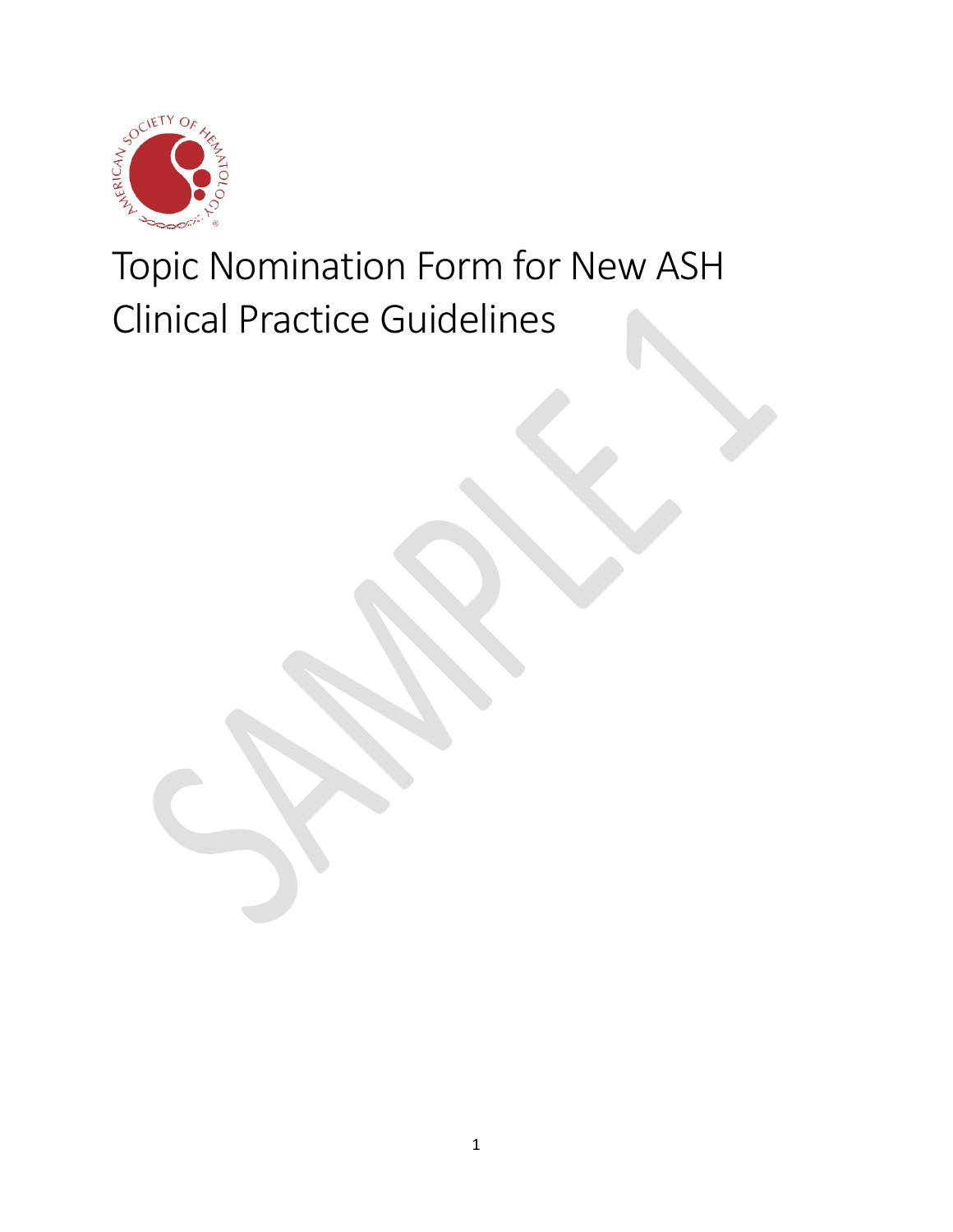# Author Information

- 1. **Date proposal submitted:** August 14, 2016
- 2. **Your name:** Nathan Connell, MD, MPH
- 3. **Coauthor names, if applicable:** Paula James MD, FRCPC and William Nichols, MD
- **4. Sponsoring ASH committee, if applicable:** Not applicable
- 5. **Your ASH member number:** 1066773
- 6. **Your email:** NTConnell@partners.org
- **7. If ASH undertakes development of a guideline on this topic, would you be interested in serving on the guideline panel? (Yes/No):**
	- a. Connell: YES
	- b. James: YES
	- c. Nichols: YES
- **8. I understand that if this proposal moves forward, ASH leadership must approve all individuals to serve on the guideline panel. In accordance with ASH policy, a majority of the panel including the chair and the vice-chair must have no current material interests in companies with products that could be affected by the guidelines. (Yes/No)**
	- a. Connell: YES
	- b. James: YES
	- c. Nichols: YES
- **9. I understand that if this proposal moves forward, ASH staff and leadership will determine an appropriate schedule and budget to which all involved must adhere. (Yes/No)**
	- a. Connell: YES
	- b. James: YES
	- c. Nichols: YES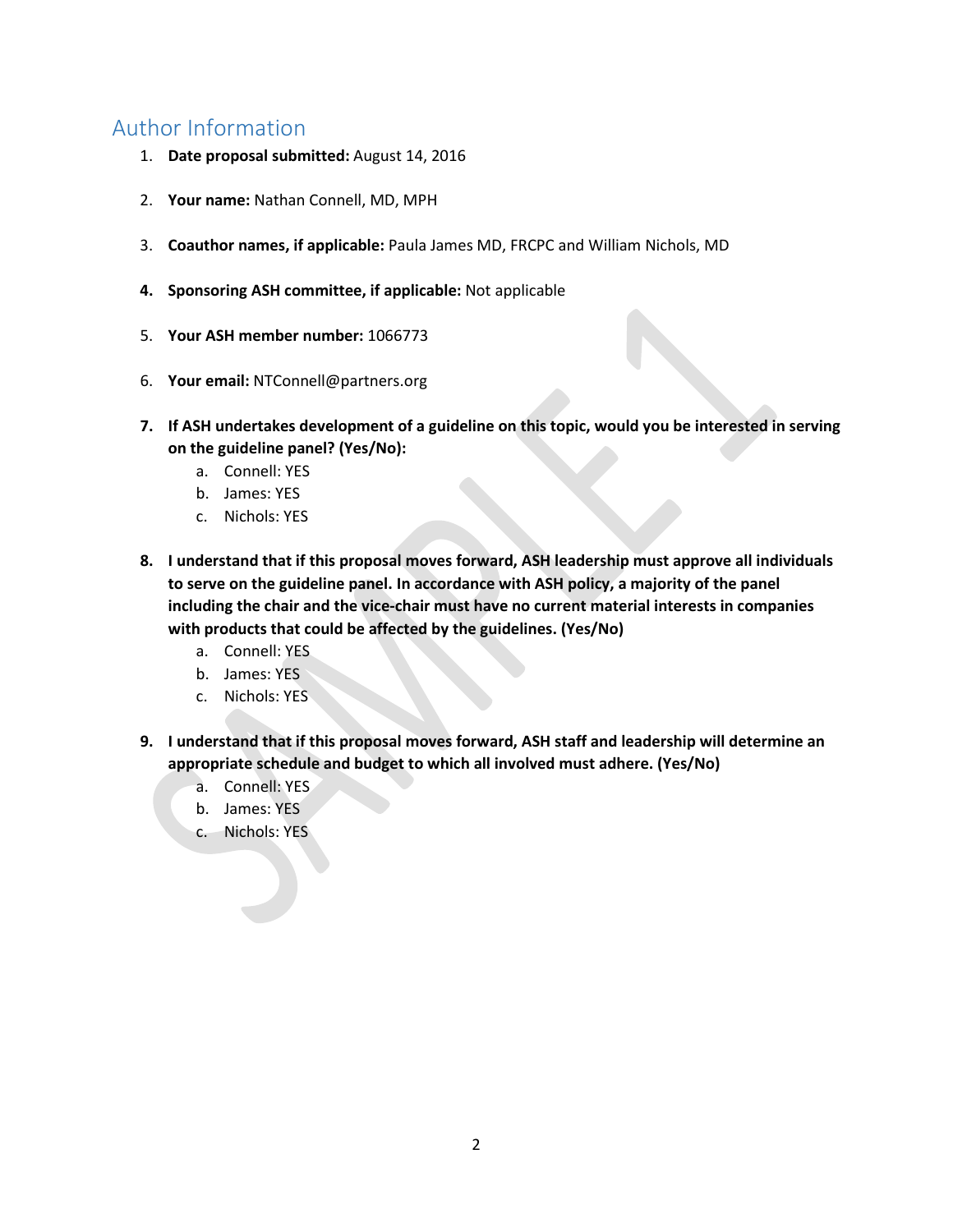# Title and Abstract

10. **Title of your proposed topic:** The diagnosis and management of von Willebrand disease

## **11. Describe your proposed topic in <250 words, including the primary clinical question(s) to be addressed by guidelines. You may find it useful to complete the remainder of this form first:**

Von Willebrand disease (VWD) is a common inherited bleeding disorder with a wide variety of clinical presentations and degree of severity. This purpose of this clinical practice guideline would be to outline the key diagnostic features of the various subtypes of VWD along with the specific management of this disease. This guideline would be an update to the 2007 NHLBI report and we propose to address the following questions:

- 1. Diagnosis and Evaluation:
	- a. What are the key clinical features of VWD?
	- b. Which laboratory tests should be used to make an initial diagnosis of VWD?
	- c. What are the laboratory findings in each of the various subtypes of VWD?
	- d. What are the key clinical and laboratory features of acquired von Willebrand syndrome (AVWS)?
- 2. Management:
	- a. What is the ideal management for type 1 VWD?
	- b. What is the ideal management for the various subtypes of type 2 VWD?
	- c. What is the ideal management for type 3 VWD?
	- d. What considerations are made in the management of VWD during pregnancy?
	- e. How should patients with an unclear diagnosis of VWD be managed, including those with low VWF (i.e. VWF levels between 0.30 – 0.5 IU/mL)?
	- f. What is the ideal management for AVWS?
- 3. Support Structure:
	- a. What types of VWD should be managed in a specialized treatment center?
	- b. What is the ideal way to manage the psychosocial aspects of VWD?
	- c. What are the cost implications of various VWD treatment strategies from a societal, payer, and patient perspective?

## Scope

## **12. Describe the disease or condition to be addressed by guidelines. Consider if the scope could be limited to subtypes of the disease or risk groups:**

Von Willebrand disease (VWD) is an inherited bleeding disorder due to decreased production, absence of, or abnormal function of von Willebrand factor. It is one of the most common bleeding disorders, and therefore a common consult that hematologists receive. There is a great deal of heterogeneity in the clinical presentation of these patients and therefore firm diagnosis and ideal management can be difficult.

Type 1 VWD is due to a partial quantitative deficiency of VWF, is autosomal dominant, and represents approximately 75% of patients with the disease. Type 2 VWD is due to a qualitative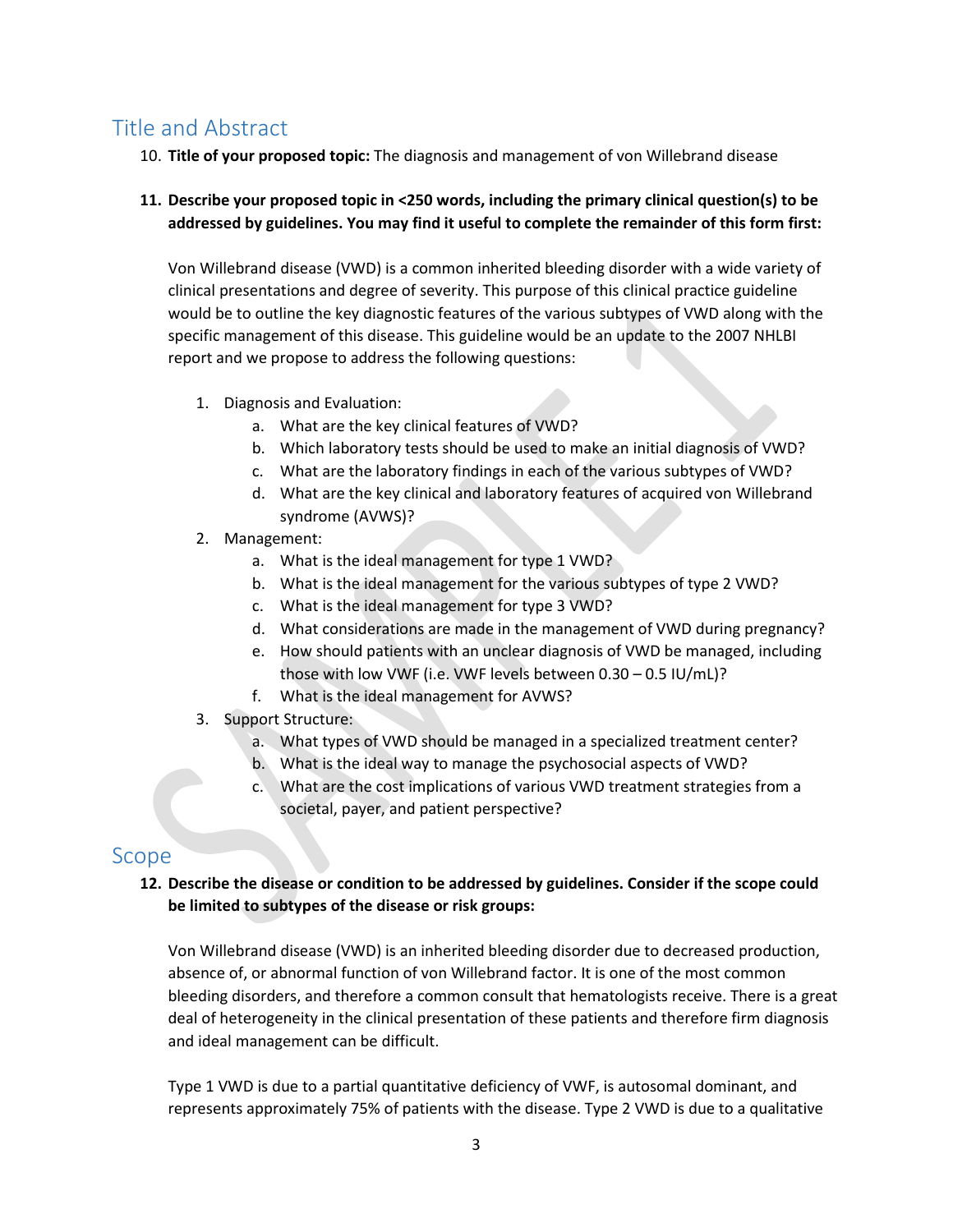defect, is usually inherited in an autosomal dominant pattern, and has multiple subtypes. Type 3 is the least common type of VWD due to its autosomal recessive inheritance and is due to a virtually complete deficiency of VWF.

The proposed clinical practice guideline would provide a clear outline for the diagnosis of VWD including its various and less common subtypes and attempt to standardize the treatment.

We propose that in addition to the steps taken by the 2007 NHLBI guidelines, the ASH clinical practice guideline should examine the evidence for:

- Defining the diagnostic criteria for each subtype of VWD
- The thresholds for initiating therapy
- Treatment goals

In addition, these guidelines could also attempt to address:

- Standardized diagnostic tools for VWD
- Psychosocial issues of patients with VWD
- Access to care
- Considerations of cost and resource utilization

If ASH feels the topic is too large to pursue at this time, then the scope could be limited to the diagnosis and management of mild, Type 1 VWD or just focus the practice guideline on the management aspects of VWD rather than the diagnostic evaluation.

## **13. Which age group would be addressed? (Check all that apply.)**

- Children and adolescents
- Adults
- Elderly adults

## **14. If applicable, describe other special populations or subgroups to be addressed, e.g., pregnant women, patients with co-occurring conditions:**

A special population to be addressed by these guidelines is the management of VWD in pregnancy. Pregnant women have a number of physiologic changes in the coagulation system during pregnancy and hematologists are often asked to provide recommendations for management during labor and delivery as well as the postpartum period. Additionally, the guidelines could also address the management of women with VWD outside pregnancy (i.e. gynecologic management).

**15. If applicable, describe populations that should be excluded from the scope and explain why:**

#### Not applicable

**16. Are the described populations with this disease or condition commonly seen or treated by hematologists? Consider both U.S. and international settings. If possible, provide references.**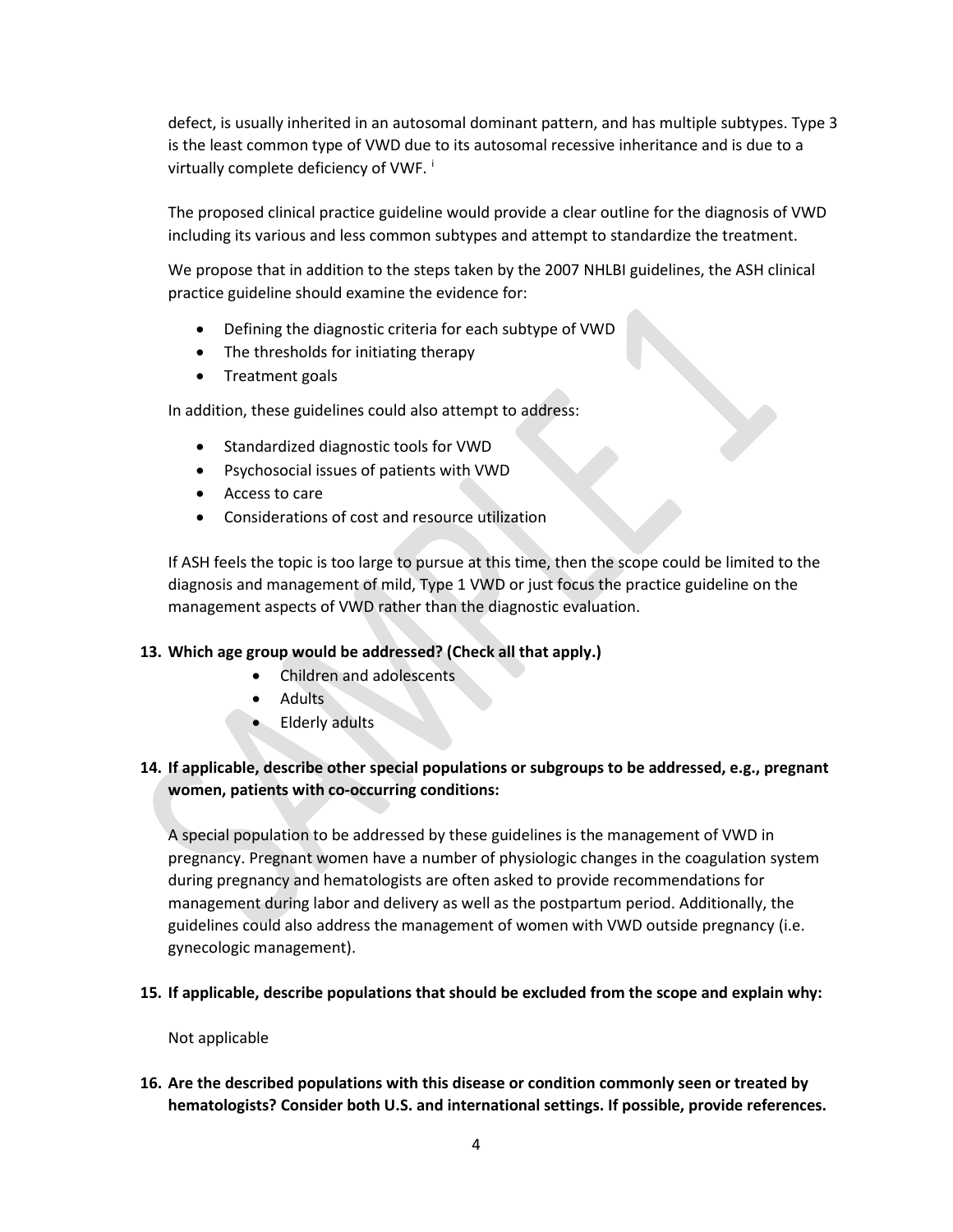Epidemiologic data indicate that VWD is the most common bleeding disorder in the United States and affects approximately 1 in every 100 individuals, approximately 3.2 million people.<sup>[ii](#page-7-1)</sup> While many patients ha[v](#page-7-4)e VWD, the symptomatic prevalence is approximately 1 in 1000.  $\mathbb{I}^{(i)}$ ,  $\mathbb{I}^{(v)}$ Worldwide, it is estimated that as many as 74,000,000 individuals have VWD and as most are undiagnosed. [vi](#page-7-5)

#### **17. Which aspect of clinical care is to be addressed by guidelines? (Check all that apply.)**

- $\checkmark$  Screening
- $\checkmark$  Prophylaxis
- $\checkmark$  Diagnosis
- $\checkmark$  Treatment
- $\checkmark$  Maintenance or management

## Rationale for Guidelines

## **18. Will guidelines on this topic address uncertainty in clinical practice? If possible, provide references, evidence, or observations to describe the uncertainty.**

In 2004, the National Heart Lung Blood Institute (NHLBI) started work on clinical practice guidelines for VWD. They convened an expert panel to evaluate the current science in VWD and "come to consensus regarding clinical recommendations for the diagnosis, treatment, and management of this common inherited bleeding disorder." The initial date restriction for the literature search was 1990-2004 and subsequently expanded to include landmark papers prior to 1990 as well as additional references through October 2006. The guidelines underwent internal and external review, and were published by the NHLBI in December 2007. Vii

The National Hemophilia Foundation published a report in 2015 as a summary of a strategic summit on VWD.<sup>[viii](#page-7-7)</sup> Key stakeholders were invited to participate in address several issues related to VWD. This included a section on clinical challenges, including the clinical processes by which the diagnosis is confirmed as well as discussion about clinical practice guidelines.

The participants concluded that development of an updated clinical practice guideline was needed in order to standardize and improve care. They stated that the guidelines published by NHLBI in 2008 "represented important progress toward a comprehensive guideline. " They also stated "however, although much of the guideline is still relevant, it scope concurrent see her insufficient more than 6 years after its publication and more than 8 years after the time span of its literature review. " They also noted that the National Guideline Clearinghouse considered "the guideline out of date and it has been archived."

## **19. Will guidelines on this topic address practice variations? If possible, provide references, evidence, or observations to describe variations.**

The NHF report notes significant variation in practice and lack of alignment with best practices due to limited awareness by clinicians.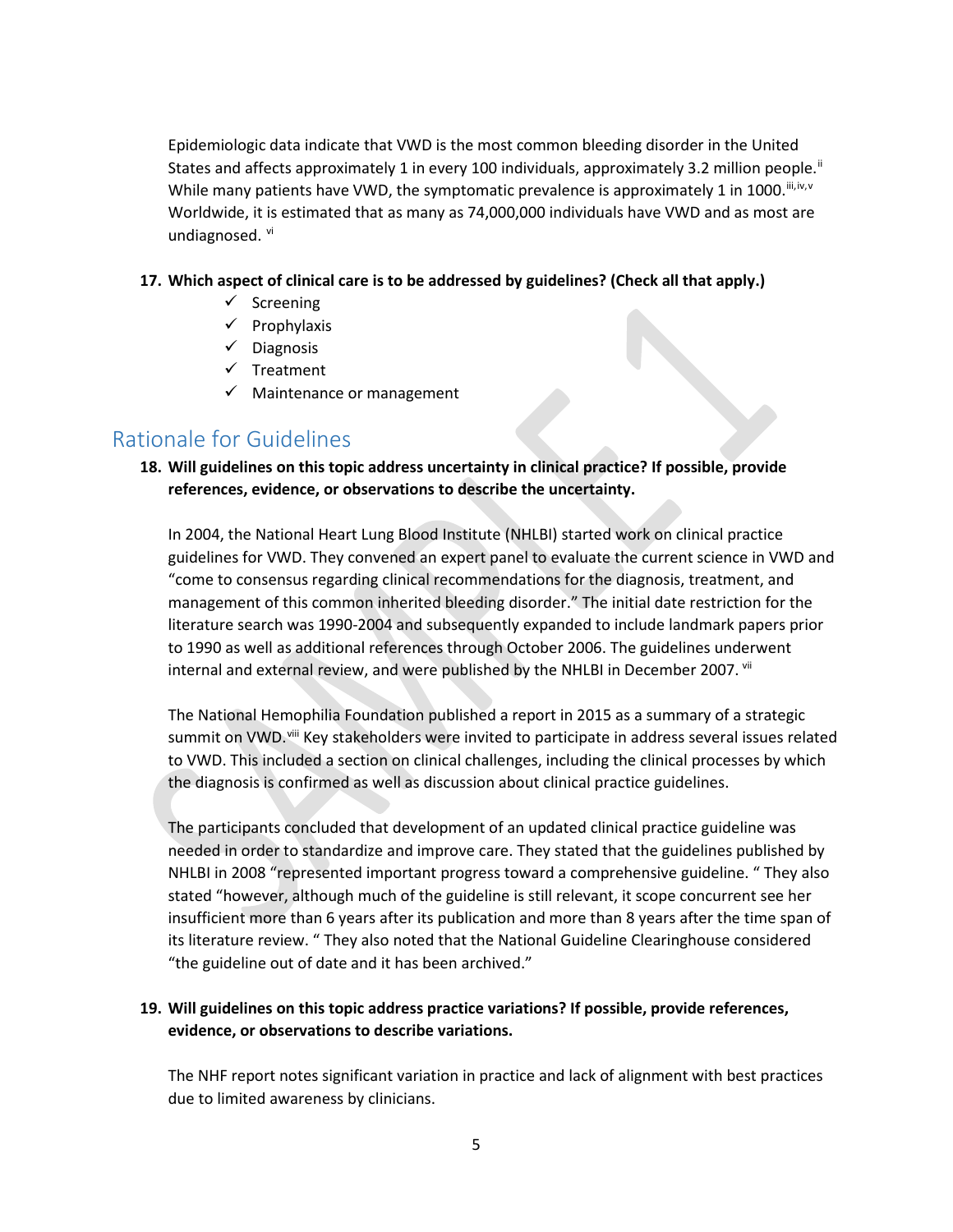**20. Will guidelines on this topic reduce or justify the use of interventions associated with high costs or resource use? If possible, provide references, evidence, or observations to describe the magnitude and impact of the costs or resource use.**

The treatment of VWD often involves the use of intravenous medications or even coagulation factor replacement therapy. Major costs associated with these products are in both the acquisition of the factor replacement product and in the administration costs, sometimes accounting for 90% of the cost associated with the disease.<sup>[ix](#page-7-8)</sup> Evaluation of the literature about cost considerations can be included in the scope of the panel. If there is insufficient evidence for the panel to reach a conclusion, then the panel can consider outlining high priority areas for future research.

**21. List guidelines currently included in the National Guideline Clearinghouse [\(www.guideline.gov\)](http://www.guideline.gov/) that address this topic. Include title, year of publication, and sponsoring organization. If possible, also conduct a web search for guidelines from organizations with pertinence to the topic (e.g., the British Committee for Standards in Haematology, other U.S. medical specialty societies, disease-specific societies), including organizations not included in the Clearinghouse (e.g., the National Comprehensive Cancer Network).**

National Guideline Clearinghouse: A search of the NGC database for "von Willebrand disease" returns 19 results. Of these, only six (6) meet the updated 2013 NGC criteria. Five (5) of these are for patients with sickle cell disease and one (1) report addresses reduction of venous thromboembolism in hospitalized adults.

British Committee for Standards in Haematology: A search of the BCSH notes a guideline in 2014. The article, "The diagnosis and management of von Willebrand disease: a United Kingdom Haemophilia Centre Doctors Organization guideline approved by the British Committee for Standards in Haematology" is an update to their previous (2004) guideline.<sup>[x](#page-7-9)</sup>

**22. How will new guidelines by ASH complement existing guidelines? Consider the clinical utility of existing guidelines (setting, scope, format), their quality (rigor of methodology, transparency, currency), and the credibility of the authors and sponsoring organization. Note: the Guideline Oversight Subcommittee and the Committee on Quality may determine that it is in ASH's best interests to endorse an existing guideline.**

The currently available NHLBI guidelines date from December 2007. The National Guideline Clearinghouse considers them to out of date. The ASH guidelines would update the existing NHLBI guideline effort and complement the British Guidelines. An expert consensus panel produced the NHLBI guidelines. The British Guidelines used GRADE methodology. While the British Guidelines are well written, the guidelines from ASH would have the benefit of including data about recombinant VWF (VONVENDI®). Additionally, information about the value of different VWF functional assays has been published since 2014. [xi](#page-7-10), [xii](#page-7-11) Finally, the British guidelines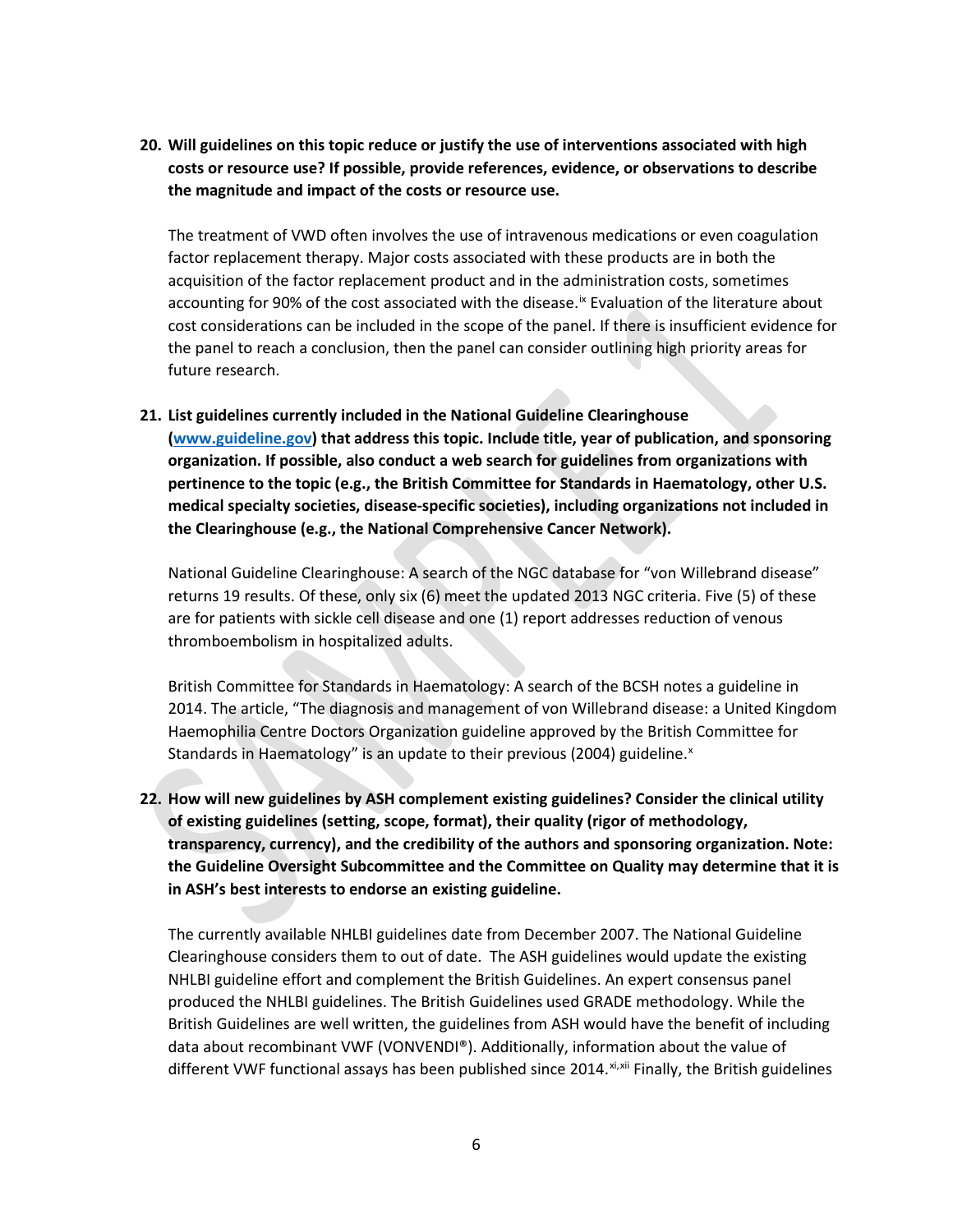are viewed as country-specific and an ASH guideline on VWD could help standardize practice as a comprehensive document.

## **23. Share any knowledge you have of plans by other organizations to maintain any existing guidelines or develop new guidelines on this topic:**

- a. *International Society for Thrombosis and Haemostasis (ISTH)*: Dr. James has been in contact with members of ISTH. They have expressed an interest in developing guidelines on this topic and are interested in partnering with ASH.
- b. *National Hemophilia Foundation (NHF)*: Dr. James has been in contact with members of NHF. They have expressed an interested in partnership, should ASH decide to proceed with guideline development.
- c. *World Federation of Hemophilia (WFH):* WFH has expressed interest in a joint venture for VWD guidelines and would likely welcome an opportunity to partner with both ASH and ISTH.